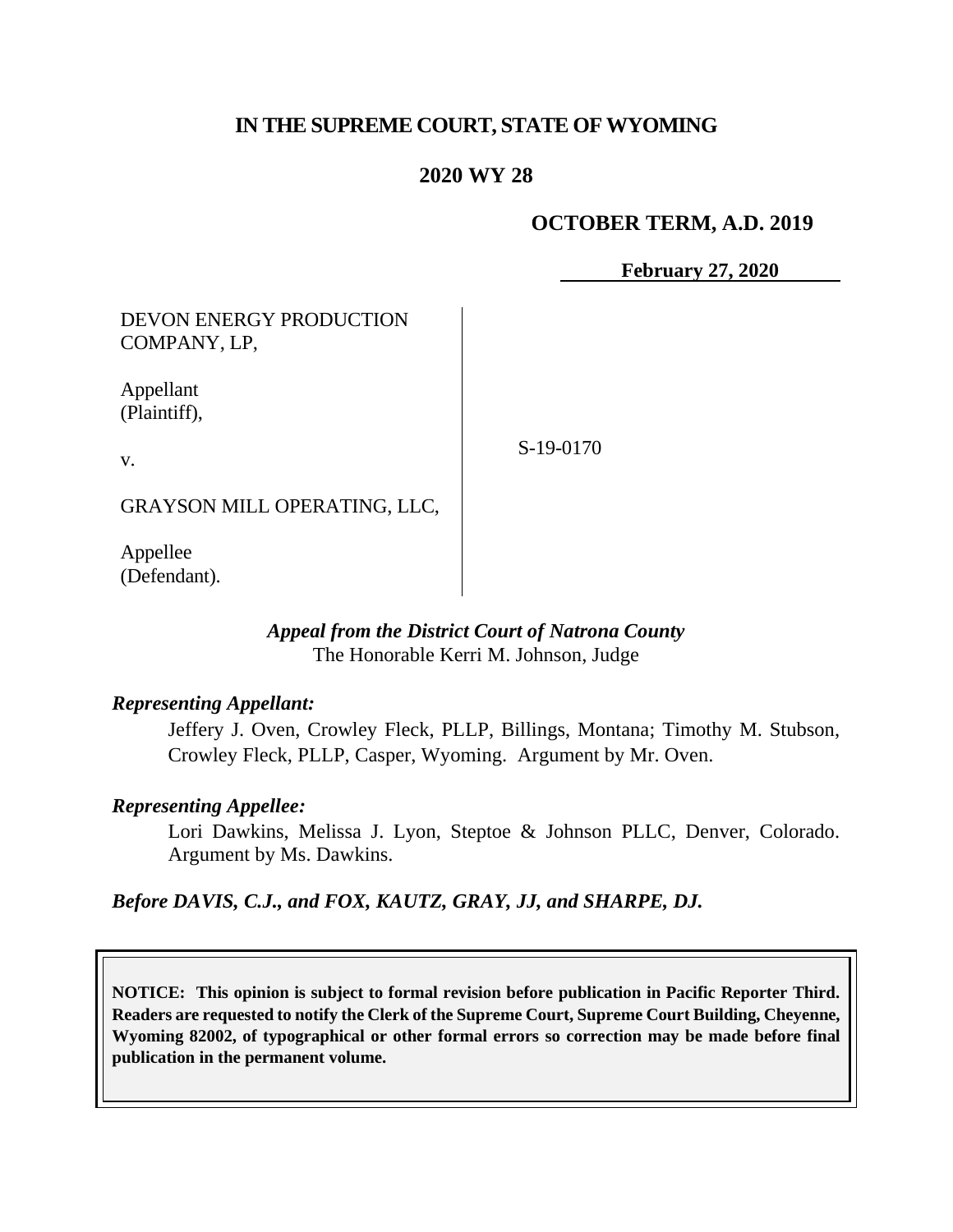### **SHARPE, District Judge.**

[¶1] This case concerns a "race to permit" dispute between Plaintiff Devon Energy Production Company, L.P. ("Devon") and Defendant Grayson Mill Operating, LLC, ("Grayson").<sup>1</sup> Both parties hold mineral interests in certain drilling and spacing units and both want to be the "operator" of those units. Grayson won the race to permit and ultimately obtained operator status over the lands in question. Devon subsequently filed a complaint against Grayson, claiming Grayson illegally trespassed on the lands to obtain data to include in its applications for permits to drill. Devon claims Grayson's actions violated Wyo. Stat. Ann. § 40-27-101 (LexisNexis 2019), which prohibits a party from trespassing on private lands to unlawfully collect resource data. The district court granted Grayson's motion to dismiss the complaint for lack of subject matter jurisdiction, finding the Wyoming Oil and Gas Conservation Commission ("Commission") had primary jurisdiction to resolve the dispute and Devon failed to exhaust its administrative remedies with the Commission. On appeal, Devon argues the district court, and not the Commission, is the proper forum to resolve the trespass claim. We agree with Devon and reverse and remand for further proceedings.

## **ISSUES**

- [¶2] We frame the issues on appeal as follows:
	- 1. Does Devon have standing to sue Grayson?
	- 2. Did the district court abuse its discretion in granting Grayson's motion to dismiss for lack of subject matter jurisdiction for failing to exhaust administrative remedies?
	- 3. Did the district court abuse its discretion in granting Grayson's motion to dismiss for lack of subject matter jurisdiction under the primary jurisdiction doctrine?

# **FACTS**

[¶3] Devon is a foreign limited partnership in good standing in the State of Wyoming and is a wholly-owned subsidiary of Devon Energy Corporation. Grayson is a Wyoming limited liability company. On February 15, 2019, Devon filed a complaint against Grayson for trespass as defined in § 40-27-101, declaratory judgment, and injunctive relief. Several days later, Devon filed applications to deny or revoke Grayson's Applications for Permits to Drill ("APDs") with the Commission. Devon asked the Commission to stay that action pending resolution of its trespass action in the district court.

<sup>&</sup>lt;sup>1</sup> In addition to Grayson, Devon also named John Does 1-10 as defendants.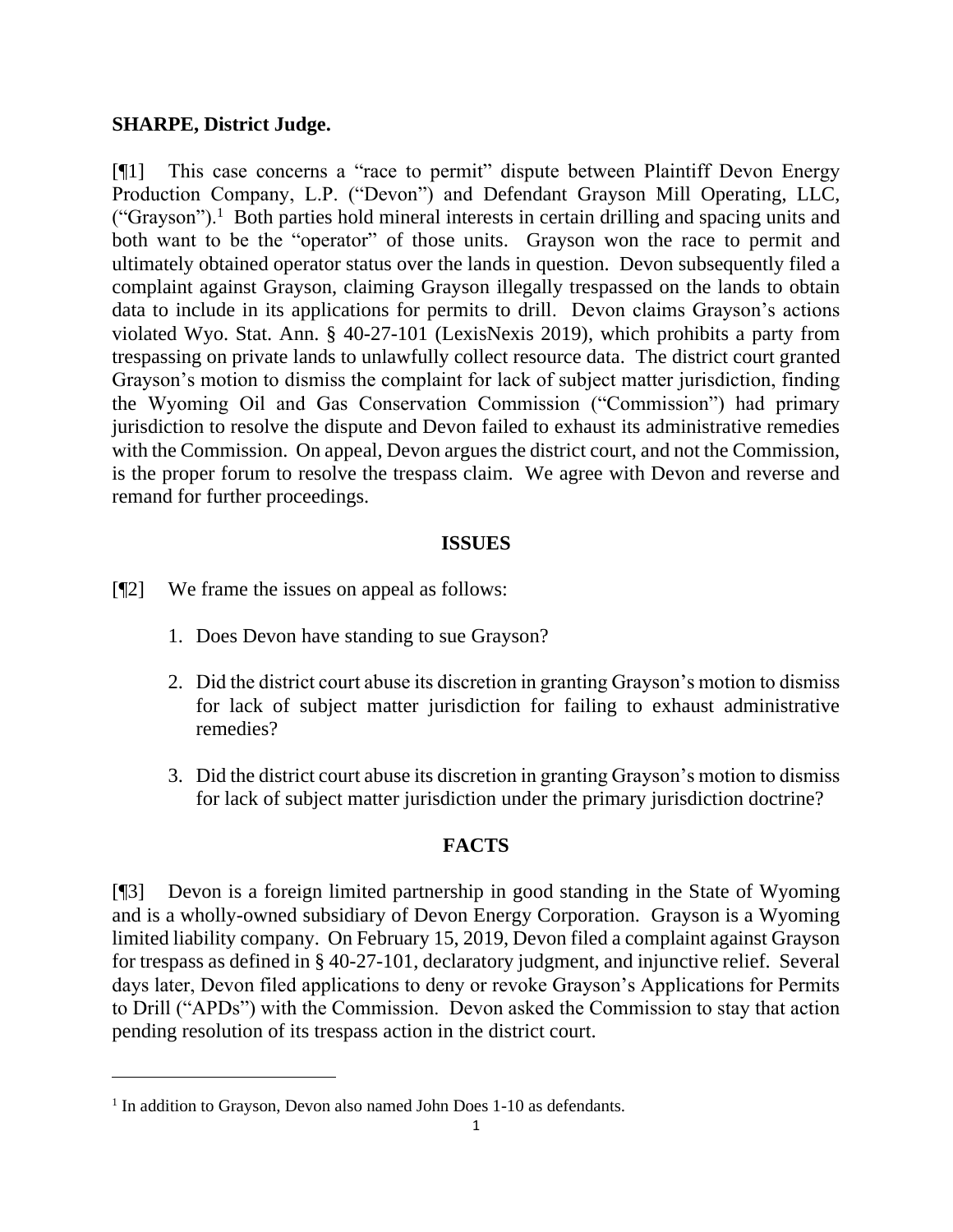[¶4] Devon claims Grayson trespassed on private lands to collect land use data on several proposed oil wells and used that data in the administrative proceedings before the Commission. Devon further claims Grayson's actions were done in the race to permit several oil wells and become the operator of record within several oil and gas spacing units. Devon asked the district court to prevent Grayson from developing the lands, expunge the data Grayson collected from all public files, and award economic and consequential damages.

[¶5] Devon filed the complaint with the hope of becoming the operator of the lands in which it claims to have a working interest. Devon has an interest in being the operator because it owns a working interest in some of the mineral rights to three (3) separate Drilling and Spacing Units ("DSUs") in Township 39 North, Range 71 West, Converse County, Wyoming: Sections 25 & 36; Sections 26 & 35; and Sections 27 & 34 ("the lands" or "subject lands"). Devon claims it complied with all laws and regulations regarding access to the lands within the DSUs and properly filed several APDs with the Commission. Grayson also holds a working interest in some of the mineral rights to the same DSUs and wanted to be the operator for the subject lands. When multiple entities hold working interests in a DSU, the first to obtain a permit to drill becomes the operator for that unit.

[¶6] Ultimately, Grayson won the race to permit and became the operator of the lands. To become operator of the lands within the DSUs, Grayson applied for forty-eight (48) APDs. As a part of the applications, Grayson represented to the Commission that it had a current working interest within the DSUs, the well locations and survey data were lawfully obtained, and the lands were not protected by Wyoming's Split Estate Act, Wyo. Stat. Ann. § 30-5-402(a) (LexisNexis 2019). Devon believes these representations were false and/or included illegally obtained information. Relevant to this decision, Devon asserts Grayson unlawfully obtained the data it submitted in its APDs. Devon claims Grayson's misrepresentations to the Commission resulted in Devon's loss of operator status in the DSUs, loss of the orderly and legal development of the DSUs, and costs and fees.

### *Procedural Background*

[¶7] In response to the complaint, Grayson filed a motion to dismiss on March 7, 2019. Grayson asked the district court to dismiss Devon's complaint under Wyoming Rule of Civil Procedure 12(b)(1) for lack of subject matter jurisdiction because Devon failed to exhaust its administrative remedies through the Commission and under Rule 12(b)(6) for failing to state a claim upon which relief may be granted. Regarding Grayson's jurisdictional arguments, it claimed the doctrine of primary jurisdiction required the district court to dismiss the complaint because the Commission was the proper forum for Devon's claims. Grayson also argued Devon failed to exhaust its administrative remedies under the Commission's rules. As for Grayson's Rule 12(b)(6) arguments, it claimed surveying does not violate § 40-27-101, Devon lacks standing to bring a claim under § 40-27-101 and to seek a declaratory judgment, and Devon is not entitled to injunctive relief. Devon filed a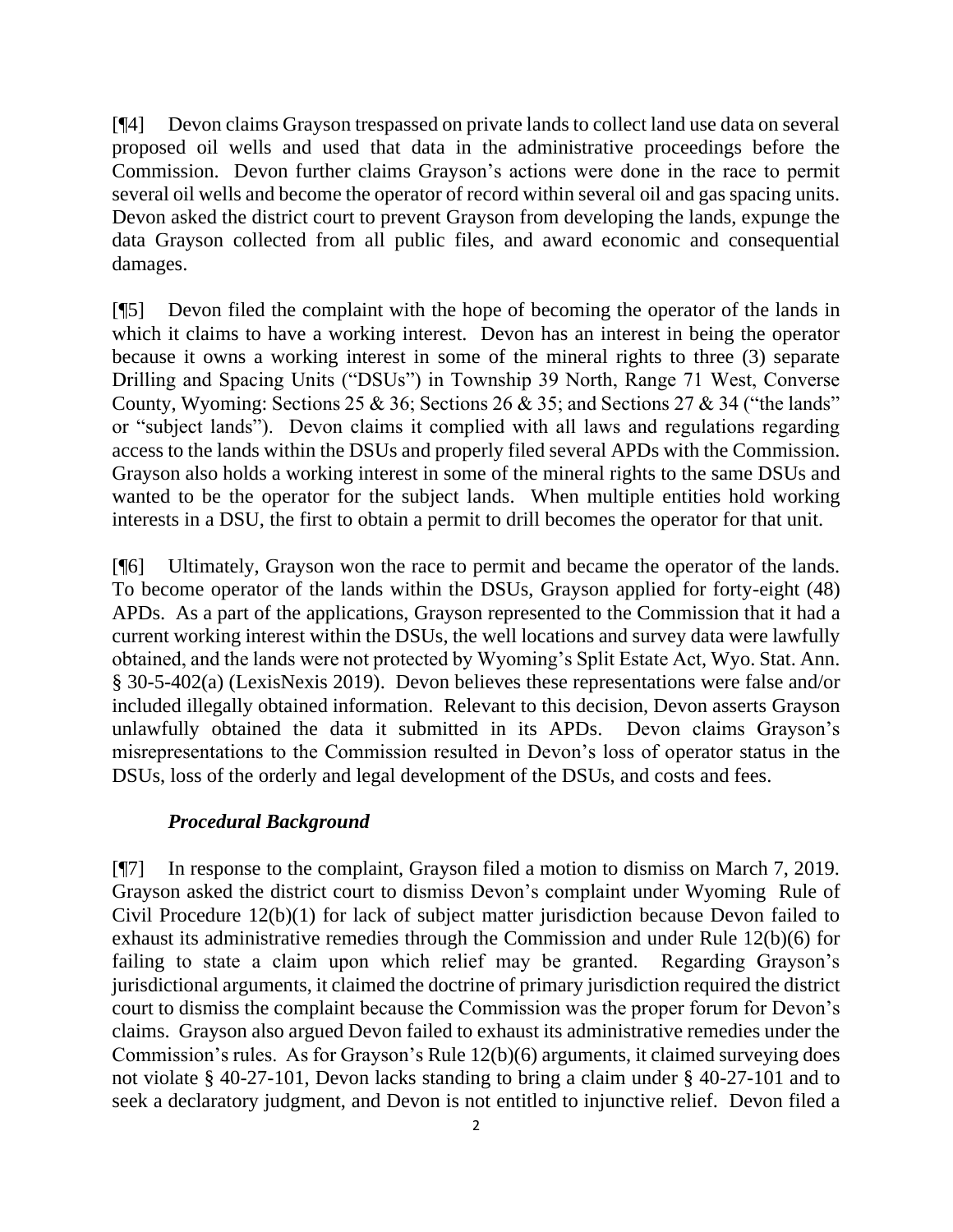response on March 28, 2019. Devon argued, in part, that the Commission lacked jurisdiction to consider the trespass claim and the complaint was properly before the district court.

[¶8] On July 1, 2019, the district court granted Grayson's motion to dismiss for lack of subject matter jurisdiction. The district court did not address Grayson's arguments under Rule 12(b)(6). The district court first found Devon failed to exhaust its administrative remedies. The district court stated:

> The Court finds that the [Commission] has the authority to determine the validity of the permits and whether or not to revoke or deny the permits at issue in this case. Further, the Plaintiff is asking the [Commission] to expunge the records in the commission relative to the applications to drill granted to the Defendant. Therefore, the Court finds that the Plaintiff is asking this Court to substitute its judgment for that of the agency on issues pertaining to the administration of the subject matter for which the [Commission] was created.

Next, the district court declined to exercise its jurisdiction because it found the Commission had primary jurisdiction over Devon's claims. The district court stated:

> The Court finds that while the District Court does have jurisdiction over Wyo. Stat. Ann. § 40-27-101 and declaratory judgments, there are genuine issues of material fact and a threshold determination that would be better made by an agency with expertise. … The Plaintiff is not asking the Court to determine the validity or construction of agency regulations nor the constitutionality or interpretation of a statute upon which the administrative action was based. Thus, the Court finds that the Commission has primary jurisdiction in this matter.

Devon timely filed a notice of appeal on July 17, 2019.

[¶9] Prior to oral arguments, Devon supplemented the record with a notice of additional authority which contained the Commission's November 19, 2019 order dismissing Devon's Applications to Deny or Revoke Applications for Permit to Drill filed by Grayson. The Commission dismissed Devon's claims because it found it lacked jurisdiction to consider a civil trespass under § 40-27-101.

#### **STANDARD OF REVIEW**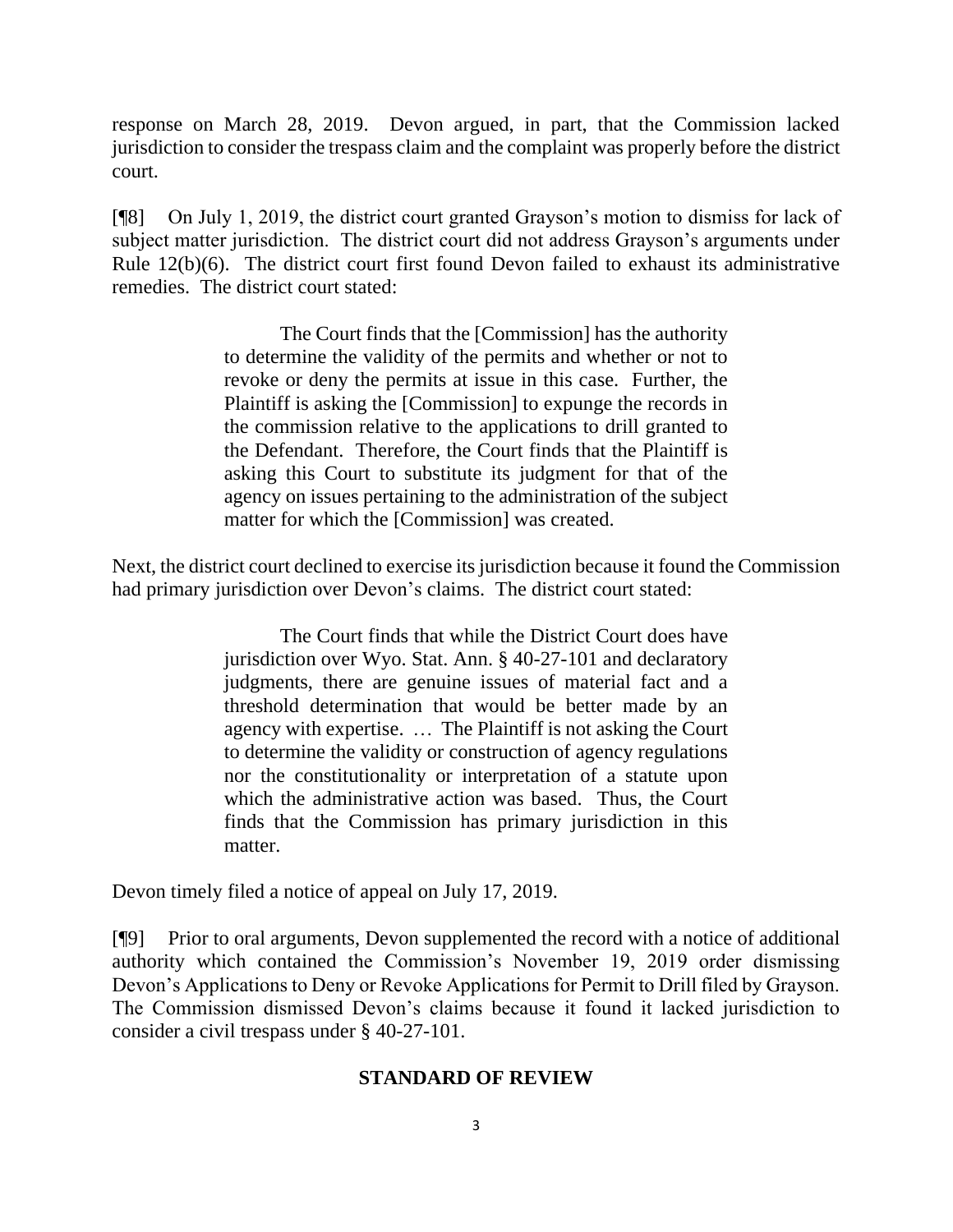[¶10] We review the dismissal of an action under Rule 12(b)(1) *de novo* because subject matter jurisdiction is a question of law. *Hall v. Park Cty.*, 2010 WY 124, ¶ 3, 238 P.3d 580, 581 (Wyo. 2010). "If the district court lacked subject matter jurisdiction, this Court has jurisdiction on appeal, not on the merits, but only as to the jurisdictional issue." *Id.*  We have said:

> When reviewing the dismissal of an action under W.R.C.P. 12(b)(1) for lack of subject matter jurisdiction, we accept the allegations of the complaint as true and we consider the facts in the light most favorable to the non-movant. We note also that in ruling on a W.R.C.P. 12(b)(1) motion to dismiss for lack of subject matter jurisdiction, materials outside the complaint, such as affidavits and other documents, may be considered.

*Apodaca v. Safeway, Inc.*, 2015 WY 51, ¶ 9, 346 P.3d 21, 23 (Wyo. 2015) (citations omitted).

[¶11] As we have explained, "[s]ubject matter jurisdiction is 'the power to hear and determine cases of the general class to which the proceedings in question belong.'" *Weller v. Weller*, 960 P.2d 493, 495 (Wyo. 1998) (citation omitted). Subject matter jurisdiction "either exists or it does not, and a court should be satisfied that it possesses subject matter jurisdiction before it makes a decision in a case." *Id.* "Subject matter jurisdiction is not a subject of judicial discretion." *Id.* If the district court lacks subject matter jurisdiction, then "action taken by that court, other than dismissing the case, is considered to be null and void." *Id.* at 496.

[¶12] However, when the district court grants a motion to dismiss for failing to exhaust its administrative remedies or under the primary jurisdiction doctrine, this Court reviews the decision for an abuse of discretion. *Thomas Gilcrease Found. for Gilcrease Hoback One Charitable Trust v. Cavallaro*, 2017 WY 67, ¶ 10, 397 P.3d 166, 169–70 (Wyo. 2017). The reason this Court reviews such decisions for an abuse of discretion is because district courts are vested with the discretion to decline jurisdiction for failing to exhaust administrative remedies or deciding to invoke the primary jurisdiction doctrine. *See id.*

#### **DISCUSSION**

[¶13] At the outset, the Court notes the issues on appeal are limited to the issues addressed by the district court. Namely, this Court will consider whether the district court abused its discretion in dismissing Devon's complaint for failure to exhaust administrative remedies and under the primary jurisdiction doctrine. Incidentally, the Court will also address whether Devon lacks standing to bring a claim under § 40-27-101 and the Declaratory Judgments Act. The Court acknowledges the remainder of Grayson's arguments under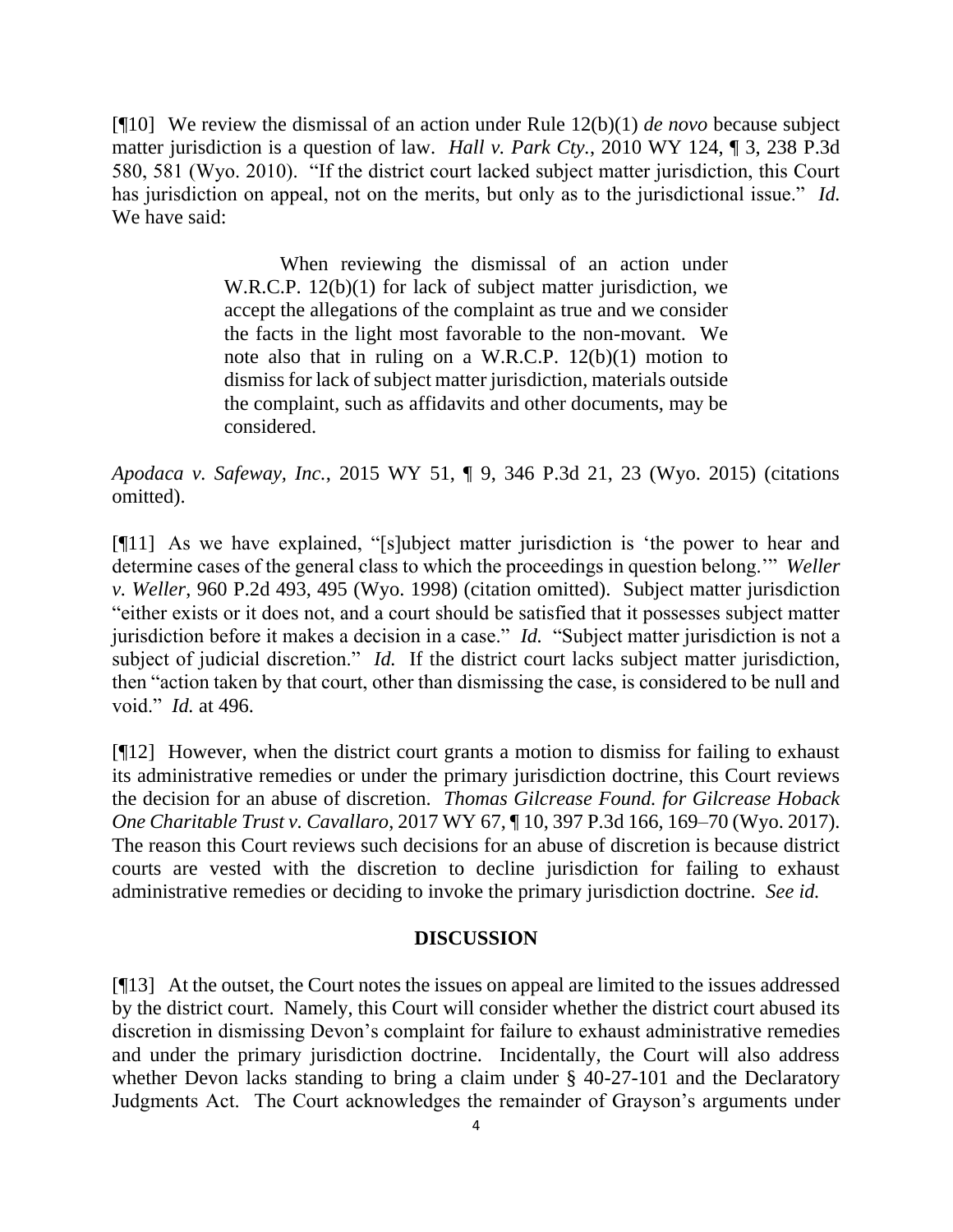Rule 12(b)(6), but finds the appropriate route is for this Court to remand those issues back to the district court for review.

[¶14] In *Campbell County Memorial Hospital v. Pfeifle*, 2014 WY 3, ¶ 30, 317 P.3d 573, 581 (Wyo. 2014), we declined to address arguments raised on appeal that were not previously addressed by the district court. In *Pfeifle*, we stated that "[w]hile this Court may ordinarily affirm the district court on any ground apparent in the record, we have declined to do so when the underlying issues involve complex factual and legal arguments that were never addressed by the district court." *Id.* (citing *Horse Shoe Land & Livestock v. Fed. Land Bank of Omaha*, 740 P.2d 936, 938 (Wyo. 1987)); *see also Cox v. City of Cheyenne*, 2003 WY 146, ¶ 34, 79 P.3d 500, 511 (Wyo. 2003) (declining to address an issue that the district court did not address finding it prudent to allow the district court to decide the issue in the first instance).

[¶15] As we did in *Pfeifle*, the Court declines to render a decision on the issues presented by Grayson that were not addressed on the merits by the district court. Specifically, the Court declines to address whether Grayson's actions are exempt under the civil trespass statute, whether Devon is a surface lessee as well as a mineral lessee, and whether Devon is entitled to injunctive relief. The Court believes it is best to allow the district court the opportunity to address these issues on remand after the facts and issues are more fully developed. *See Cox*, ¶ 34, 79 P.3d at 511. Therefore, the Court will limit its review to the issues of standing, exhaustion of administrative remedies, and primary jurisdiction.

# *A. Does Devon have standing to sue Grayson?*

[¶16] In Wyoming, standing is a jurisprudential rule. *In re L-MHB*, 2018 WY 140, ¶ 23, 431 P.3d 560, 568 (Wyo. 2018) (quoting *Heinemann v. State*, 2018 WY 31, ¶ 14, 413 P.3d 644, 647 (Wyo. 2018) (citation omitted)). If a party lacks standing, then the district court should refrain from considering the issues presented. *See Jolley v. State Loan & Inv. Bd.*, 2002 WY 7, ¶ 6, 38 P.3d 1073, 1076 (Wyo. 2002); *Heinemann*, ¶ 14, 413 P.3d at 647. As a threshold matter, we must determine if Devon has standing to sue Grayson under the civil trespass statute and the Declaratory Judgments Act. If Devon has standing under the civil trespass statute, then it would also have standing under the Declaratory Judgments Act. *See* Wyo. Stat. Ann. § 1-37-103 (LexisNexis 2019). Under the Declaratory Judgments Act, an interested party "whose rights, status or other legal relations are affected by the Wyoming constitution or by a statute . . . may have any question of construction or validity arising under the instrument determined and obtain a declaration of rights, status or other legal relations." *Jolley*, ¶ 6, 38 P.3d at 1076.

[¶17] In *Jolley v. State Loan and Investment Board*, ¶ 6, 38 P.3d at 1076, we reiterated our view on standing. First, we explained the issue of standing "is a legal concept designed to determine whether a party is sufficiently affected to insure that the court is presented with a justiciable controversy." *Id.* (citing *Roe v. Bd. of Cty. Comm'rs, Campbell Cty.*, 997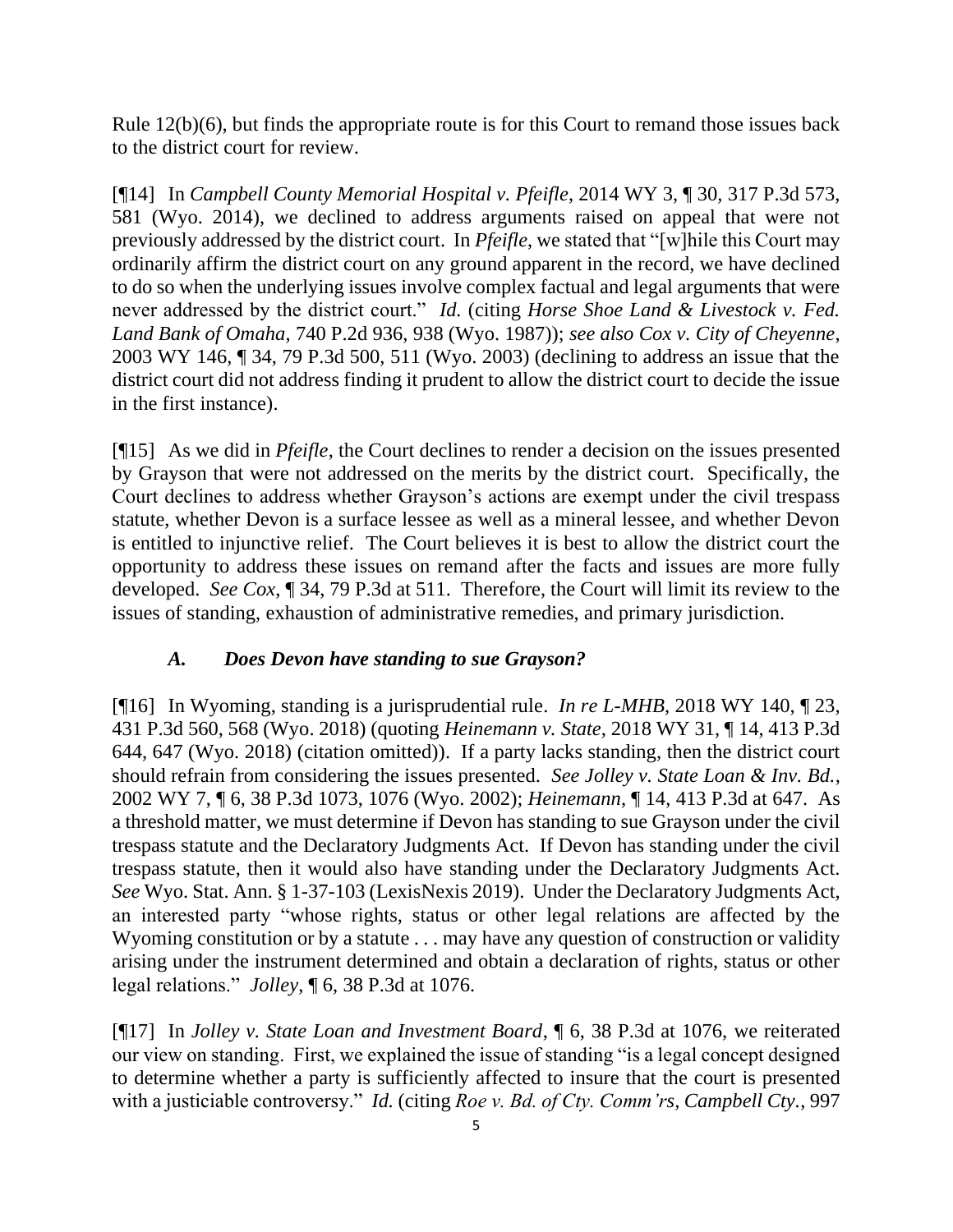P.2d 1021, 1022 (Wyo. 2000) (citations omitted)). We then went on to explain the importance of a litigant having standing to sue. *See Jolley*, ¶ 6, 38 P.3d at 1076.

> At its most elementary level, the standing doctrine holds that a decision-making body should refrain from considering issues in which the litigants have little or no interest in vigorously advocating. Accordingly, the doctrine of standing focuses upon whether a litigant is properly situated to assert an issue for judicial or quasi-judicial determination. A litigant is said to have standing when he has a "personal stake in the outcome of the controversy." This personal stake requirement has been described in Wyoming as a "tangible interest" at stake. The tangible interest requirement guarantees that a litigant is sufficiently interested in a case to present a justiciable controversy.

*Id.* (quoting *State ex rel. Bayou Liquors, Inc. v. City of Casper*, 906 P.2d 1046, 1048 (Wyo. 1995) (quoting *Schulthess v. Carollo*, 832 P.2d 552, 556–57 (Wyo. 1992)).

[¶18] Here, Grayson claims Devon's reliance on § 40-27-101 is misplaced because the statute "cannot be used by one oil and gas operator to invalidate another operator's APDs." If the statute does apply, Grayson argues Devon lacks standing to bring a claim because "it is only a working interest owner holding a mineral lease." Grayson also states that data for surveying is exempted from the definition of resource data under the statute and, therefore, Grayson's actions are not subject to the statute.

[¶19] Before the Court decides whether Devon has standing to sue under § 40-27-101, the Court must decide if the statute applies to matters concerning oil and gas regulation. The Court reviews issues of statutory construction *de novo*. *Sinclair Oil Corp. v. Wyo. Dep't of Revenue*, 2010 WY 122, ¶ 7, 238 P.3d 568, 570 (Wyo. 2010).

> When interpreting statutes, we follow an established set of guidelines. First, we determine if the statute is ambiguous or unambiguous. A statute is unambiguous if its wording is such that reasonable persons are able to agree as to its meaning with consistency and predictability. Unless another meaning is clearly intended, words and phrases shall be taken in their ordinary and usual sense. Conversely, a statute is ambiguous only if it is found to be vague or uncertain and subject to varying interpretations.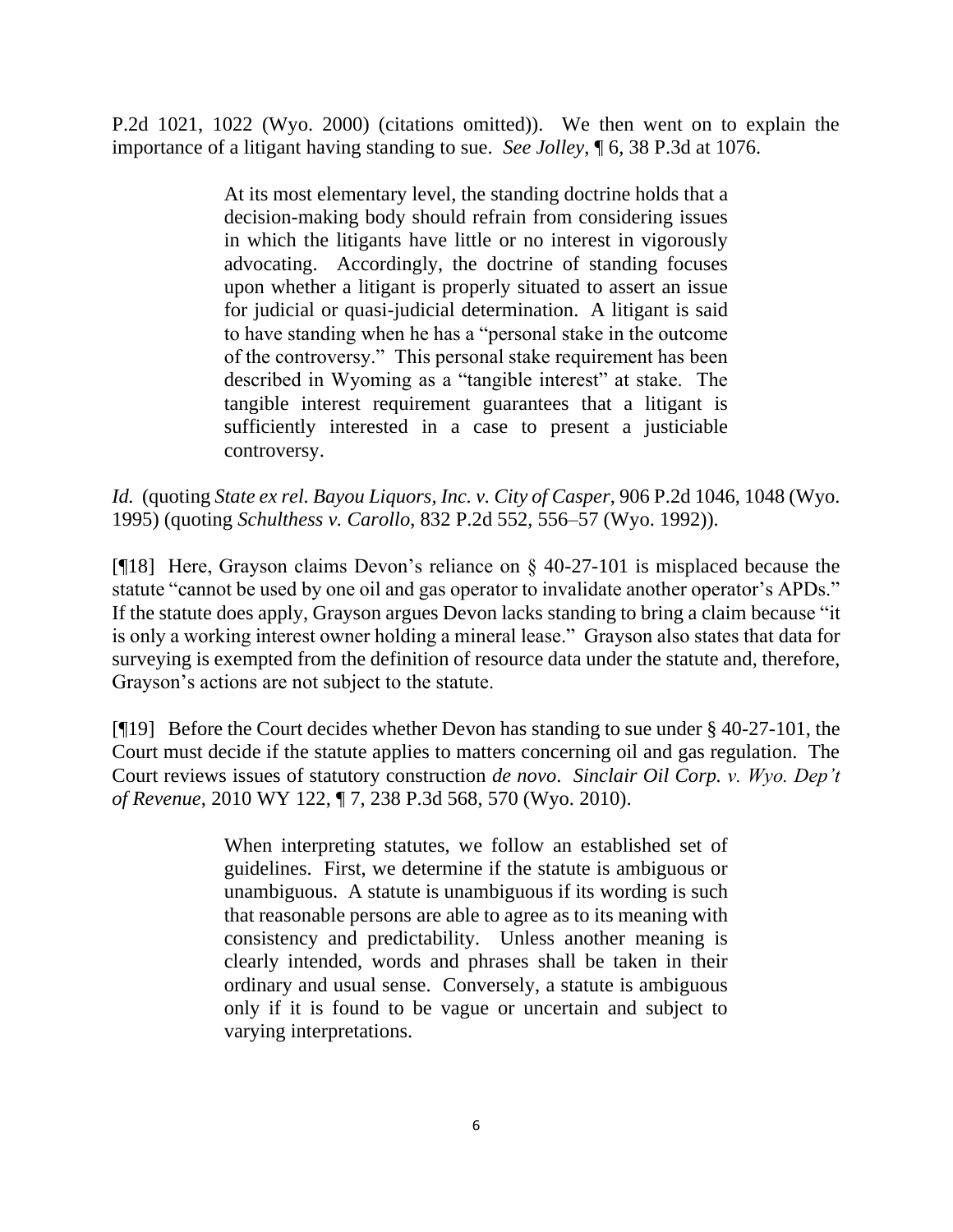*Id.*, ¶ 7, 238 P.3d at 570–71 (quoting *BP Am. Prod. Co. v. Dep't of Revenue*, 2006 WY 27, ¶ 20, 130 P.3d 438, 464 (Wyo. 2006) (citations omitted)). "If a statute is clear and unambiguous, we give effect to the plain language of the statute. Only if a statute is ambiguous will we resort to principles of statutory construction to determine the intent of the legislature." *Sinclair Oil Corp.*, 238 P.3d at 571 (citations omitted).If a statute is clear and unambiguous, it is "construed as a whole with the ordinary and obvious meaning applied to words as they are arranged in paragraphs, sentences, clauses and phrases to express the intent of the legislature. In analyzing the clarity or ambiguity of the statute, we turn to the guidance of grammarians." *Amoco Prod. Co. v. Wyo. State Bd. of Equalization*, 2001 WY 1, ¶ 5, 15 P.3d 728, 732 (Wyo. 2001) (citations omitted).

[¶20] The parties do not allege § 40-27-101 is ambiguous and we find it is unambiguous. We must therefore rely on the plain and ordinary meaning of the statute, without resorting to our principles of statutory construction. Section 40-27-101 provides a mechanism for filing a civil trespass claim in district court against a person who trespassed onto private lands to unlawfully collect resource data. *See* Wyo. Stat. Ann. § 40-27-101. Devon filed its claim for civil trespass under § 40-27-101(a). Subsection (a) provides:

> (a) A person commits a civil trespass to unlawfully collect resource data from private land if he:

> (i) Enters onto private land for the purpose of collecting resource data; and

(ii) Does not have:

 (A) An ownership interest in the real property or statutory, contractual or other legal authorization to enter the private land to collect the specified resource data; or

 (B) Written or verbal permission of the owner, lessee or agent of the owner to enter the private land to collect the specified resource data.

Section 40-27-101(a). Under the statute, "'[r]esource data' means data relating to land or land use, including but not limited to data regarding agriculture, minerals, geology, history, cultural artifacts, archeology, air, water, soil, conservation, habitat, vegetation or animal species." Section 40-27-101(h)(iii). Excluded from the definition of resource data is data used for surveying to determine property boundaries or survey monuments, data used by a governmental entity to assess property values, and data collected or intended to be collected by a peace officer engaged in his official duties. *Id.*

[¶21] If a person trespasses on private lands to collect resource data, then that person "shall be liable in a civil action by the owner *or lessee* of the land for all consequential and economic damages proximately caused by the trespass" and litigation costs. Section 40- 27-101(d) (emphasis added). If a trespass is committed, then the unlawfully collected resource data is not admissible into evidence in any civil, criminal, or administrative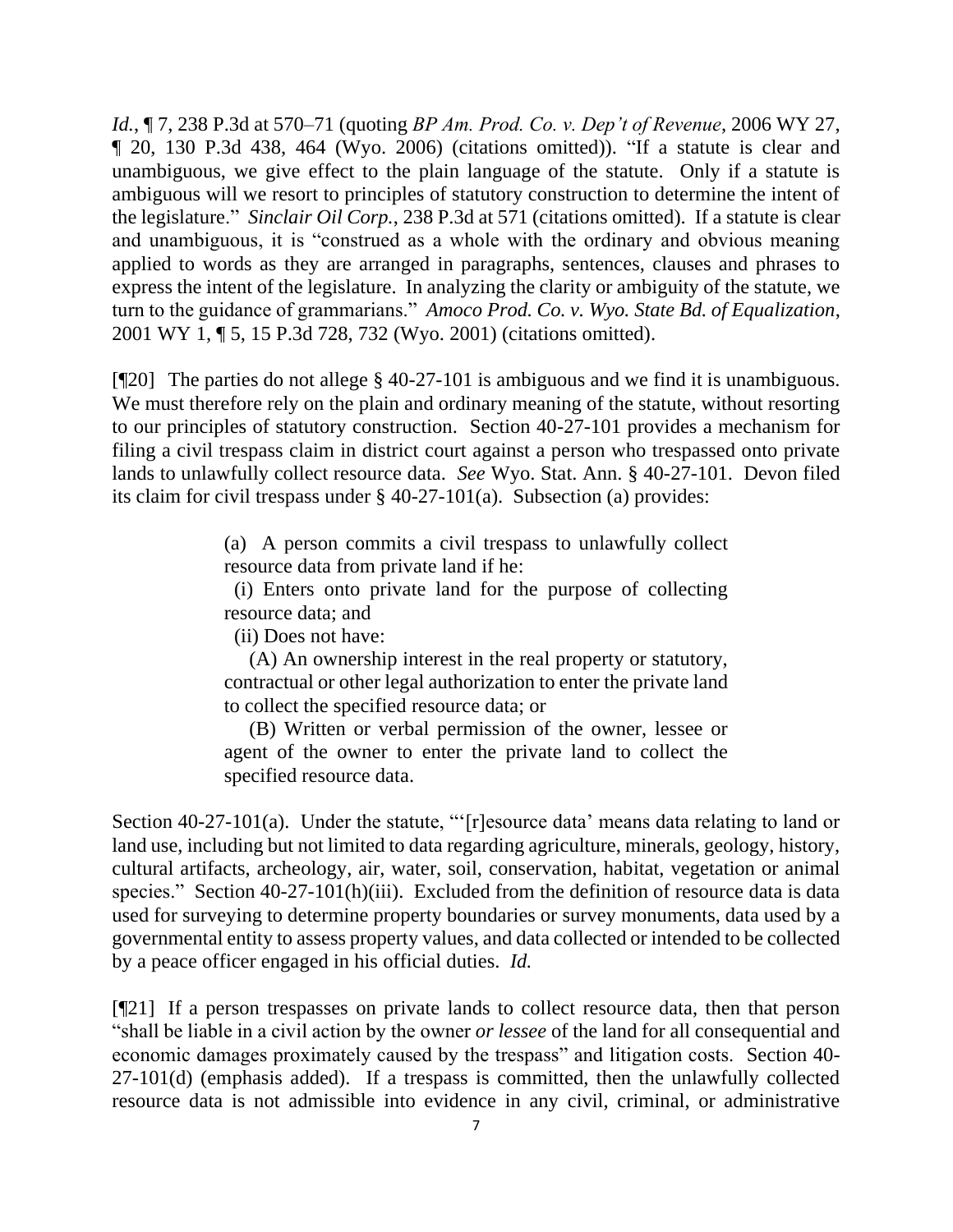proceeding except for the civil action for trespass. Section 40-27-101(f). In addition, "data unlawfully collected on private land under this section in the possession of any governmental entity as defined by W.S. 1-39-103(a)(i) *shall be expunged* by the entity from all files and data bases, and it shall not be considered in determining any agency action." Section 40-27-101(g) (emphasis added).

[¶22] Based on the plain language of the statute, we conclude § 40-27-101 may apply to this action. It is clear the legislature intended the statute to apply in situations where a person unlawfully collects resource data from private lands. Section 40-27-101(a). The statute does not exclude oil and gas matters and we are not inclined to add language to the statute that does not exist. *See Barlow Ranch, Ltd. P'ship v. Greencore Pipeline Co. LLC*, 2013 WY 34, ¶ 21, 301 P.3d 75, 84 (Wyo. 2013). In addition, the legislature specifically excluded from the definition of resource data surveying to determine property boundaries or the location of survey monuments. Wyo. Stat. Ann.  $\S$  40-27-101(h)(iii).<sup>2</sup> Whether the data Grayson collected falls within a statutory exclusion is a matter for the district court to resolve on remand based on a more fully developed factual record.

[¶23] While we find § 40-27-101 may apply to this action, we find the remedy for violating the statute under the circumstances is expungement. Section 40-27-101(g). Therefore, we agree with Grayson that § 40-27-101 cannot be used to invalidate its APDs. In finding § 40-27-101 applies in the oil and gas context, the next issue the Court must decide is if Devon has standing to sue.

[¶24] Part of Grayson's argument that Devon lacks standing is that Devon is only a mineral lessee and not a surface lessee which would devoid Devon of standing to bring a claim under § 40-27-101. We note that our review of the standing issue is limited to an examination of the factual allegations in Devon's complaint.<sup>3</sup> We find Devon has pleaded enough facts to establish standing to bring a trespass claim under § 40-27-101(a). In its complaint, Devon states: "As the lessee of a mineral estate within the DSUs, *and as a lessee of the lands over which a trespass has occurred*, Devon has standing to bring a trespass claim under Wyo. Stat. § 40-27-101(a)." Devon also alleged Grayson's actions resulted in injury by causing Devon to lose its operator status, by the loss of orderly and legal development of the DSUs, and costs and fees. Taking the factual allegations of the complaint as true, the Court finds Devon alleged it has standing to bring a civil trespass action under § 40-27-101(a). Devon claims it is a lessee over the subject lands and suffered injury due to Grayson's actions. Whether additional facts exist that may entitle Grayson

<sup>&</sup>lt;sup>2</sup> In its briefing to the district court, Grayson argued  $\S$  40-27-101 "expressly does not apply to surveying activities." (emphasis omitted). We note that the surveying exception is not as broad as Grayson suggests. Under the statute, "resource data" does not include "*surveying to determine property boundaries or the location of survey monuments*." Wyo. Stat. Ann. § 40-27-101(h)(iii)(A) (emphasis added).

<sup>&</sup>lt;sup>3</sup> Whether Devon is a surface lessee in addition to a mineral lessee is not completely clear from the limited record. This issue is best resolved by the district court on remand based on a more complete factual record.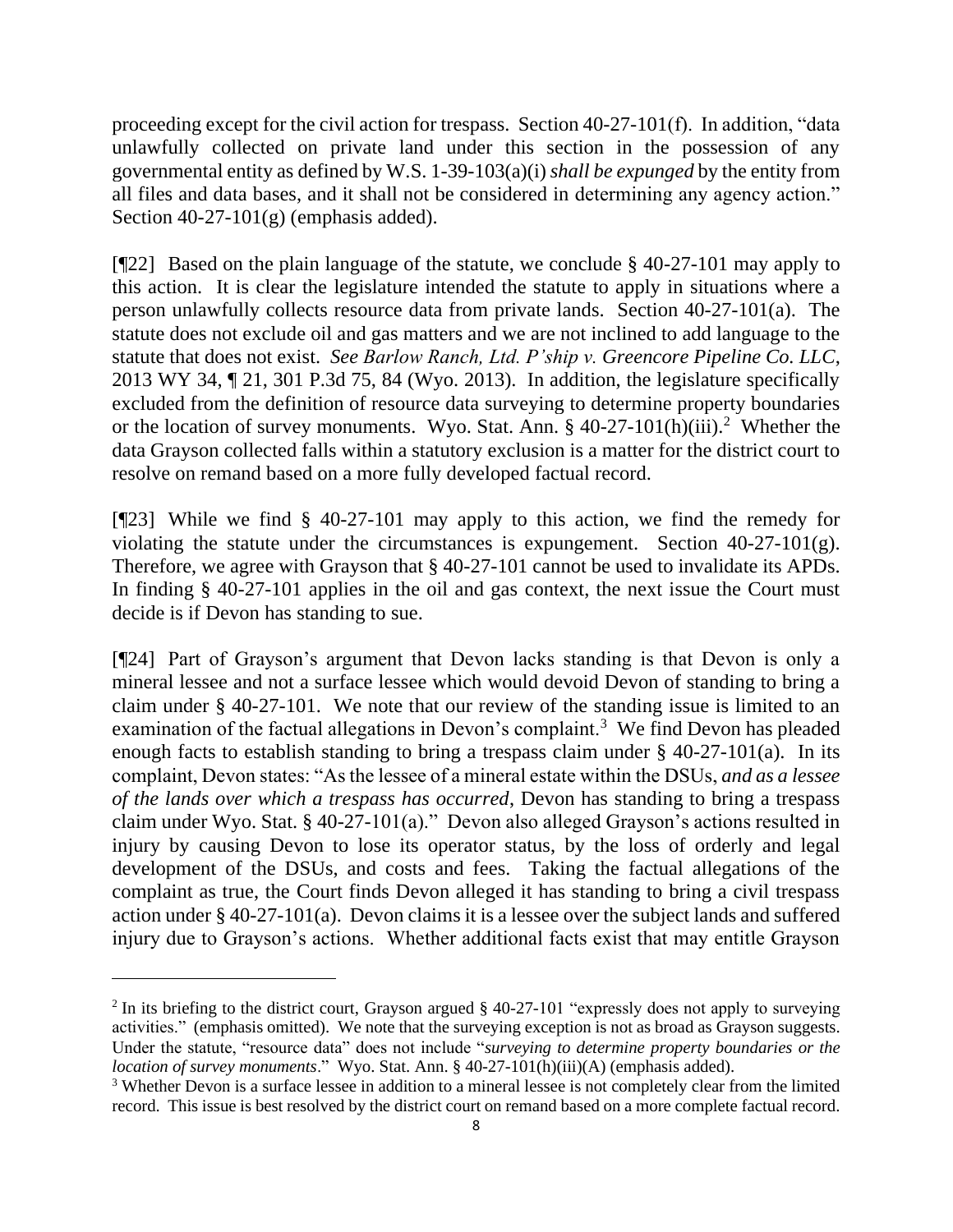to summary judgment remains to be seen. Because we find Devon has pleaded sufficient facts to establish standing under § 40-27-101, we also find Devon has standing under the Declaratory Judgments Act.

# *B. Did the district court abuse its discretion in granting Grayson's motion to dismiss for lack of subject matter jurisdiction for failing to exhaust administrative remedies?*

[¶25] Devon argues the exhaustion requirement only applies if the agency has exclusive jurisdiction over the claim. Devon claims the district court erred because the district court, not the Commission, has jurisdiction over the trespass claim. Grayson, on the other hand, agrees the district court has jurisdiction to interpret and apply § 40-27-101, but argues the district court lacks jurisdiction to consider Devon's requested relief. Grayson claims the relief Devon seeks—invalidation and denial of Grayson's APDs—is within the province of the Commission not the district court. Based on the parties' arguments, the Court believes the appropriate starting place is to examine the statutes and rules pertaining to oil and gas regulation.

## *Oil and Gas Conservation Act and Rules and Regulations*

[¶26] The Oil and Gas Conservation Act ("Act") was enacted in 1951. *Union Pac. Res. Co. v. Texaco, Inc.*, 882 P.2d 212, 222 (Wyo. 1994). Under the Act, the legislature created the Commission and granted it the "jurisdiction and authority over all persons and property, public and private, necessary to effectuate the purposes and intent of this act . . . ." Wyo. Stat. Ann. § 30-5-104(a); *see also id.* § 30-5-103. Although the Act does not expressly state the intent or purpose, this Court has stated "the purpose is to provide a comprehensive regulatory program which prevents the waste of Wyoming's oil and gas resources and protects the correlative rights of property owners." *Union Pac. Res.*, 882 P.2d at 223. "The Act permits the Commission to establish drilling units to protect the public interest by preventing waste and protecting correlative rights." *Id.*; *see Exxon Mobil Corp. v. Wyo. Oil & Gas Conservation Comm'n*, 2013 WY 32, ¶ 25, 297 P.3d 782, 787 (Wyo. 2013) (The Wyoming Legislature created the Act as "a comprehensive regulatory program intended to prevent waste of Wyoming's oil and gas resources while also protecting the correlative rights of property owners."). The Act also granted the Commission the ability to create rules, regulations, and orders to fulfill the Act's purposes. Wyo. Stat. Ann. § 30-5-104(c).

[¶27] One aspect covered under the Act is the ability of the Commission to regulate wells. Section 30-5-104(d)(ii) (the Commission has the authority "[t]o regulate, for conservation purposes: (A) The drilling, producing, and plugging of wells; [and] . . . (C) The spacing of wells"). Embedded within this authority is the ability of the Commission to control the entry onto lands to conduct oil and gas operations. *Id.*, §§ 30-5-401 to -410. If an owner or operator wants to drill on any fee, patented, state, or federal lands, the owner or operator shall file an APD with the Commission and pay a fee for a permit. WOGCC RULES &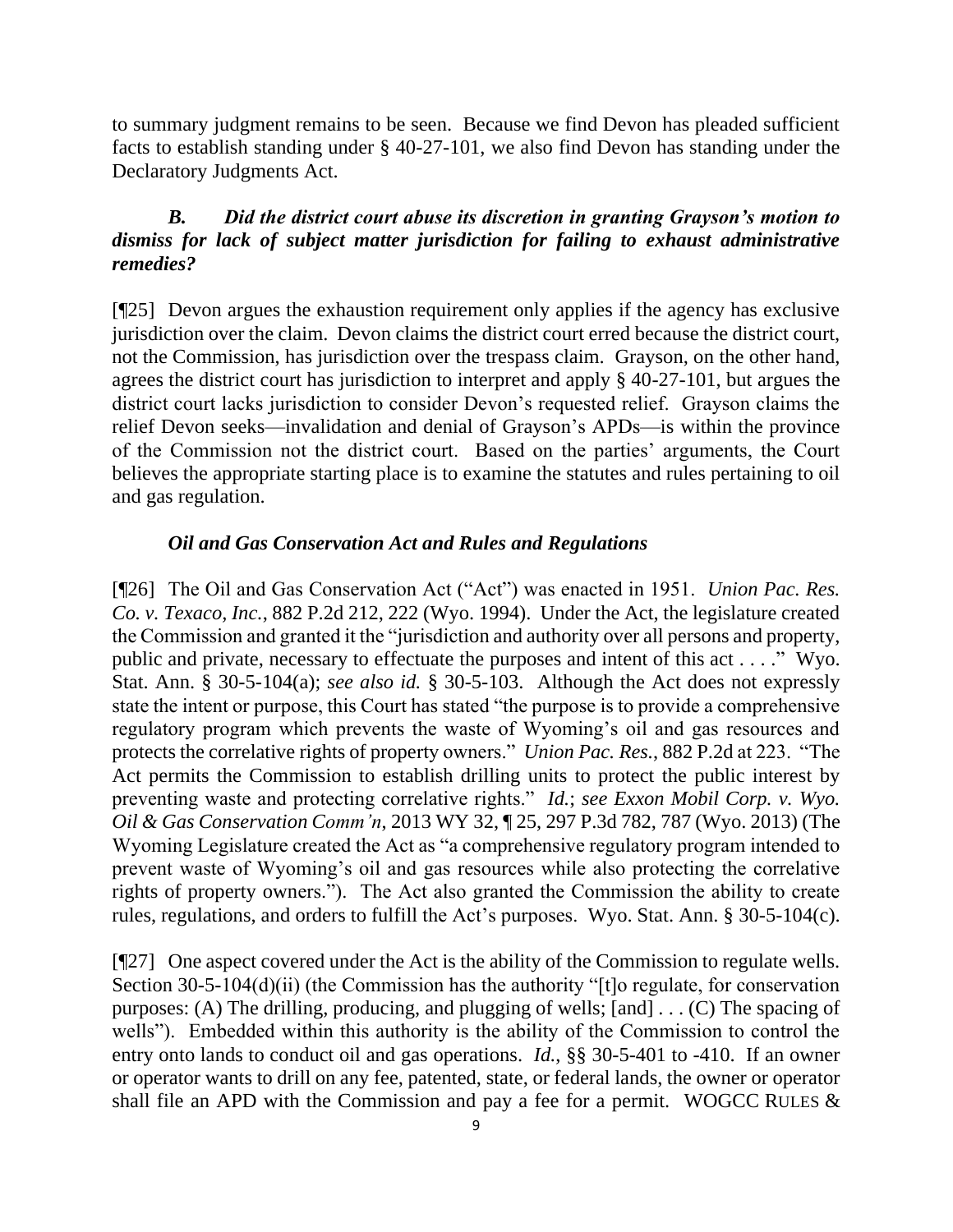REGS. ch. 3, § 8(a). The requirements for submitting an APD with the Commission are detailed in Chapter 3, Section 8 of the Commission's Rules and Regulations. *See id.* As adopted in the Rules and Regulations, an owner or operator must comply with § 30-5-403, which provides:

> (a) Before an application for a permit to drill is approved by the commission, the oil and gas operator shall file a statement with the commission, including the surface owner's name, contact address, telephone number and any other relevant and necessary contact information known to the oil and gas operator, certifying that:

> (i) Notice of proposed oil and gas operations was provided to the surface owner;

> (ii) The parties attempted good faith negotiations as required under W.S. 30-5-402(f) to reach a surface use agreement;

> (iii) The oil and gas operator has met the conditions of W.S. 30-5-402(c), specifying how the conditions have been met.

> (b) The surface use agreement between the oil and gas operator and the surface owner shall not be filed with the oil and gas conservation commission and the terms of the agreement shall not be required as a condition of approval of an application for a permit to conduct oil and gas operations.

Wyo. Stat. Ann. § 30-5-403; *see also* WOGCC RULES & REGS. ch. 3, § 8(d). Under the Act, a "surface owner" is

> any person holding any recorded interest in the legal or equitable title, or both, to the land surface on which oil and gas operations occur, as filed of record with the county clerk of the county in which the land is located. "Surface owner" does not include any person or governmental entity that owns all of the land surface and all of the underlying oil and gas estate, or any person or governmental entity that owns only an easement, right-of-way, license, mortgage, lien, mineral interest or nonpossessory interest in the land surface[.]

Wyo. Stat. Ann. § 30-5-401(a)(viii).

[¶28] If an owner or operator complies with the notice requirements and submits an appropriate APD to the Commission, then the operation shall be approved administratively without a hearing unless an objection is lodged. *See* WOGCC RULES & REGS. ch. 5, §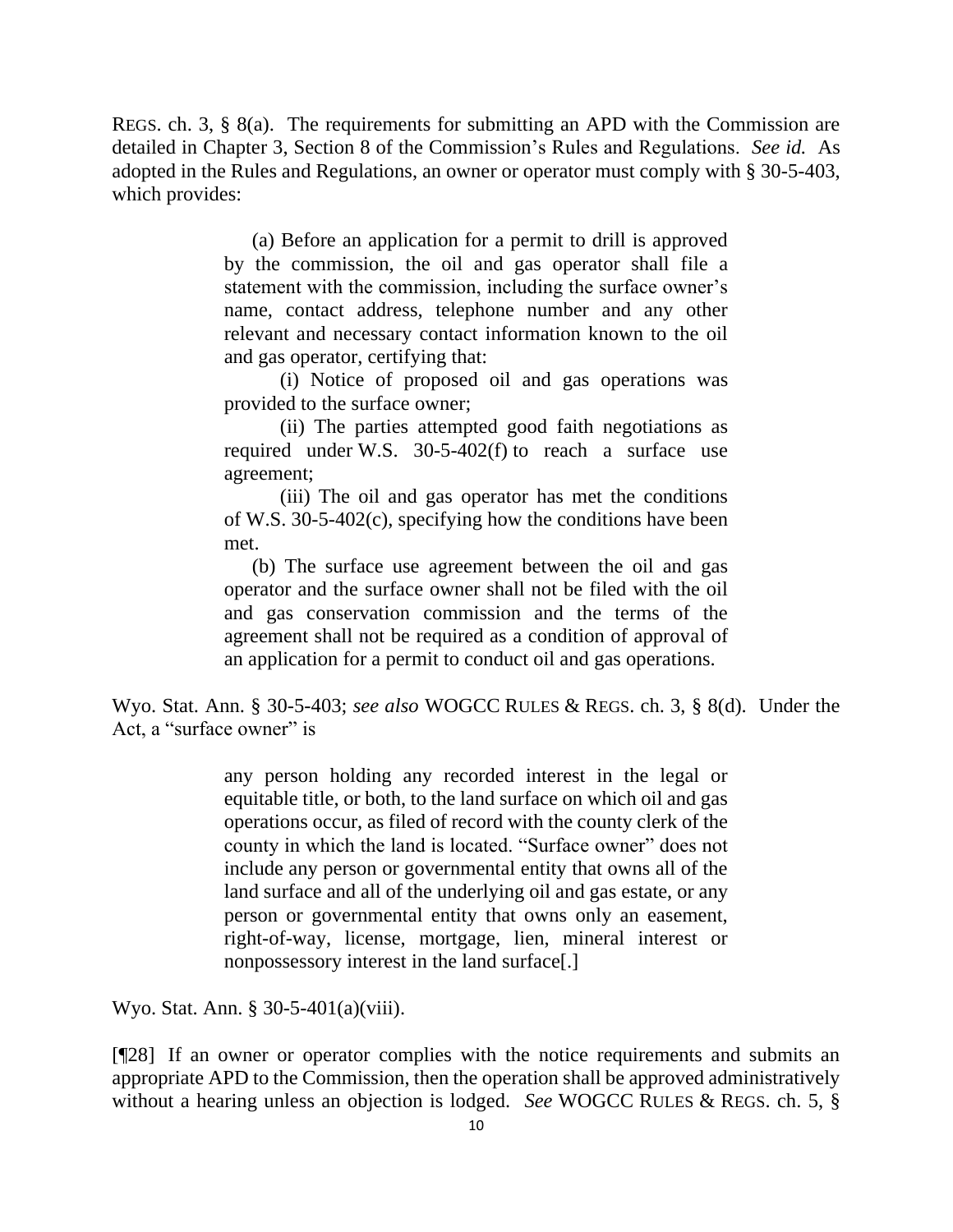15(c); *see also* Wyo. Stat. Ann. § 30-5-115. If an interested person objects to the proposed operation in the APD, that person must assert an objection to the APD within fifteen (15) days. *See* WOGCC RULES & REGS. ch. 5, § 15(c)(ii).

[¶29] Here, Devon alleged Grayson illegally trespassed to collect resource data in violation of § 40-27-101 and Grayson then used that data in its APDs to the Commission. In accordance with the trespass statute, Devon asked the district court to expunge the illegally obtained data from all Commission files and public record. Devon claims the district court erred in granting Grayson's motion to dismiss for failure to exhaust administrative remedies with the Commission because its civil trespass action could only be brought before the district court. Devon believes the proper procedure is for the district court to rule on its civil trespass action and then, if successful, to expunge the unlawfully collected data from all files and data bases. This action would eventually require the Commission to reevaluate Grayson's APDs for the subject lands. To determine this issue, we look to our prior decisions on the exhaustion of administrative remedies doctrine.

[¶30] In *Thomas Gilcrease Foundation for Gilcrease Hoback One Charitable Trust v. Cavallaro*, ¶ 15, 397 P.3d at 171, we affirmed the district court's decision to decline jurisdiction because the plaintiff failed to exhaust its administrative remedies. In that case, the Thomas Gilcrease Foundation filed a declaratory judgment action in district court for a declaration that the trusts it acted as trustees over were charitable trusts under Wyo. Stat. Ann. § 4-10-406(a) and exempt from taxation under Wyo. Stat. Ann. § 39-11-105(a)(xix). *Id.*,  $\P$  1, 397 P.3d at 168. We noted that a specific administrative process was created for a person to dispute a county assessor's tax assessment, which necessarily included an appeal process. *See id.*, ¶ 11, 397 P.3d at 170. We found the plaintiff failed to exhaust its administrative remedies because it decided to bypass the administrative process in lieu of a declaratory judgment action. *See id.*, ¶¶ 15–16, 397 P.3d at 171.

[¶31] In affirming the district court, we explained that the "exhaustion doctrine applies where an agency *alone* has been granted or found to possess exclusive jurisdiction over the case." *Id.*, ¶ 12, 397 P.3d at 170 (emphasis added) (quoting *People v. Fremont Energy Corp.*, 651 P.2d 802, 811 (Wyo. 1982)). We stated the "purpose of the exhaustion doctrine is to avoid premature interruption of the administrative process where the agency has been created to apply a statute in the first place." *Thomas Gilcrease Found.*, ¶ 12, 397 P.3d at 170 (quoting *Wyo. Dep't of Revenue v. Exxon Mobil Corp.*, 2007 WY 21, ¶ 15, 150 P.3d 1216, 1222 (Wyo. 2007)).

[¶32] This Court's decision in *People v. Fremont Energy Corp.* also provides insight into how we treat the exhaustion doctrine. In that case, we looked to see if the district court properly relied on the doctrines of exhaustion and/or primary jurisdiction to dismiss a complaint seeking to collect a penalty and injunction for violating the Wyoming Environmental Quality Act. *Fremont Energy Corp.*, 651 P.2d at 803–04. We reversed and remanded the district court's dismissal, finding the exhaustion and primary jurisdiction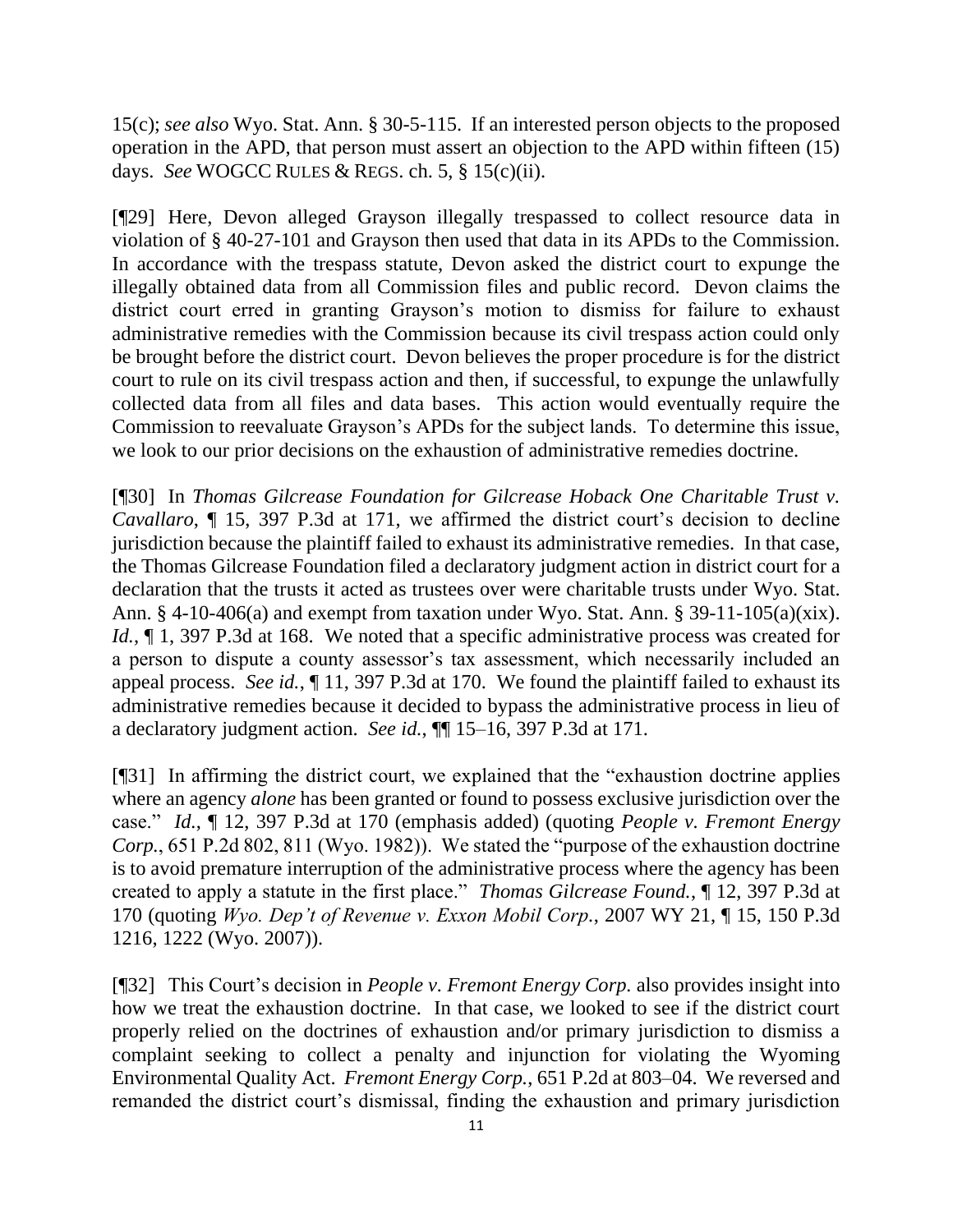doctrines did not apply. *Id.* at 811–14. Regarding the exhaustion doctrine, we said "that no one is entitled to judicial relief for a supposed or threatened injury until the prescribed administrative remedy has been exhausted." <sup>4</sup> *Id.* at 811 (quoting *Myers v. Bethlehem Shipbuilding Corp.*, 303 U.S. 41, 50–51 (1938)). As in other cases, we stated the doctrine of exhaustion "applies where an agency alone has been granted or found to possess exclusive jurisdiction over the case." *Fremont Energy Corp.*, 651 P.2d at 811.

[¶33] The Court agrees with Devon that "[w]hile the Commission does have authority to determine the validity of the APDs, the predicate question is whether there was a civil trespass." The Commission does not have jurisdiction to consider a civil trespass and, therefore, there was nothing for Devon to exhaust at the administrative level regarding its claim under § 40-27-101. Unlike *Thomas Gilcrease Found.*, there is no specific administrative process for Devon to bring a trespass claim to the Commission for consideration. Rather, the Commission has the authority to regulate wells on lands in Wyoming. Wyo. Stat. Ann. 30-5-104(d)(ii). In regulating the wells, the Commission is tasked with reviewing APDs submitted by owners or operators in the race to permit. *See*  WOGCC RULES & REGS. ch. 3, § 8(a). The Commission is not tasked with resolving civil trespass claims. Therefore, as we did in *Fremont Energy Corp.*, we hold the exhaustion of administrative remedies doctrine does not apply to this case and cannot be used to affirm the district court's decision to dismiss Devon's complaint.<sup>5</sup> See Fremont Energy Corp., 651 P.2d at 811.

[¶34] Although the Court finds the district court abused its discretion in dismissing the complaint for failing to exhaust administrative remedies, the Court must now look to the district court's decision to decline jurisdiction under the primary jurisdiction doctrine. As we have said, "[w]hile the doctrines of exhaustion and primary jurisdiction are similar, they are each used in different circumstances." *Thomas Gilcrease Found.*, ¶ 15, 397 P.3d at 171; *see also Fremont Energy Corp.*, 651 P.2d at 810–11. The exhaustion doctrine "is used when jurisdiction is vested exclusively with an administrative agency." *Thomas* 

<sup>4</sup> We stated:

From our earlier determinations in the case before us, we declared that § 701(d) makes it clear that the State can bring an action in the courts pursuant to § 901 without first complying with any applicable administrative procedures set out in § 701. We have also decided that, except in the case where a cease and desist order has been issued with a notice of violation, there is no statutory provision for a review of an alleged violation by the environmental quality council. Therefore, it is obvious to us that the environmental quality council has no statutory grant of exclusive jurisdiction over the determination of a violation of the Act.

*Fremont Energy Corp.*, 651 P.2d at 811.

<sup>&</sup>lt;sup>5</sup> The Court notes Devon asked the district court to declare Grayson's APDs be "revoked or denied" or that Grayson be prohibited from developing the subject lands covered by the APDs. Devon must ultimately seek this relief from the Commission if it succeeds on its trespass claim in district court.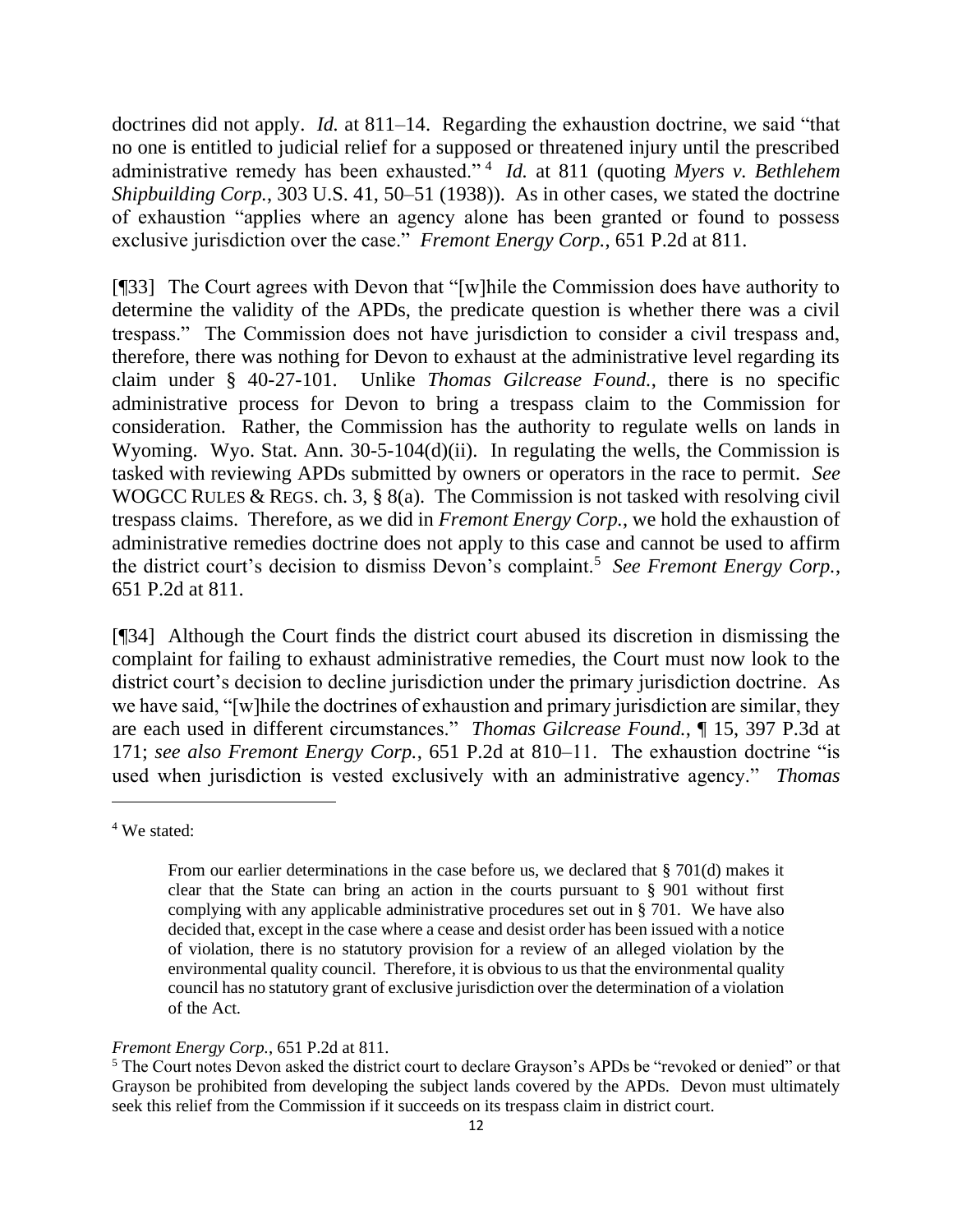*Gilcrease Found.*, ¶ 15, 397 P.3d at 171 (citing *Glover v. State*, 860 P.2d 1169, 1171 (Wyo. 1993)). Whereas, the doctrine of primary jurisdiction applies when the district court and the administrative agency "have jurisdiction over the matter and the court defers to the agency." *Thomas Gilcrease Found.*, ¶ 15, 397 P.3d at 171 (citing *Exxon*, ¶ 15, 150 P.3d at 1222). A similar rendition of the differences between the two doctrines is as follows: "Exhaustion applies where an agency alone has exclusive jurisdiction over the case; primary jurisdiction where both a court and an agency have the legal capacity to deal with the matter." <sup>6</sup> *Fremont Energy Corp.*, 651 P.2d at 811 (citation omitted).

### *C. Did the district court abuse its discretion in granting Grayson's motion to dismiss for lack of subject matter jurisdiction under the primary jurisdiction doctrine?*

[¶35] Devon argues the district court erred in applying the primary jurisdiction doctrine because the Commission cannot apply or interpret the civil trespass statute, only the district court is vested with that authority. Grayson again focuses on Devon's requested relief to support its position that the Commission has primary jurisdiction over Devon's claims. Grayson stated: "By asking the District Court to not only find that Grayson Mill violated the [trespass] [s]tatute but that Grayson Mill's APDs be denied or revoked, Devon asked the District Court to replace its authority for that of the Commission."

[¶36] The primary jurisdiction doctrine is court-made and "designed to guide a court in determining whether and when it should refrain from or postpone the exercise of its own jurisdiction so that an agency may first answer some question presented." *Thomas Gilcrease Found.*, ¶ 14, 397 P.3d at 170–71 (quoting *Glover*, 860 P.2d at 1173 (citation omitted)). "[T]he primary jurisdiction doctrine is apt when there is a basis for judicial action independent of agency proceedings, but where courts refer certain issues to the agency charged with primary responsibility for governmental supervision or control of the particular industry or activity involved." *Thomas Gilcrease Found.*, ¶ 14, 397 P.3d at 170

<sup>&</sup>lt;sup>6</sup> In further distinguishing between the exhaustion and primary jurisdiction doctrines, we have said:

The doctrine of primary jurisdiction, like the rule requiring exhaustion of administrative remedies, is concerned with promoting proper relationships between the courts and administrative agencies charged with particular regulatory duties. Exhaustion applies where a claim is cognizable in the first instance by an administrative agency alone; judicial interference is withheld until the administrative process has run its course. Primary jurisdiction, on the other hand, applies where a claim is originally cognizable in the courts, and comes into play whenever enforcement of the claim requires the resolution of issues which, under a regulatory scheme, have been placed within the special competence of an administrative body; in such a case the judicial process is suspended pending referral of such issues to the administrative body for its views.

*Exxon Mobil Corp.*, ¶ 15, 150 P.3d at 1222 (quoting *Glover*, 860 P.2d at 1171); *see also Fremont Energy Corp.*, 651 P.2d at 810–11 (quoting *U.S. v. W. Pac. R.R. Co.*, 352 U.S. 59, 63–64 (1956)).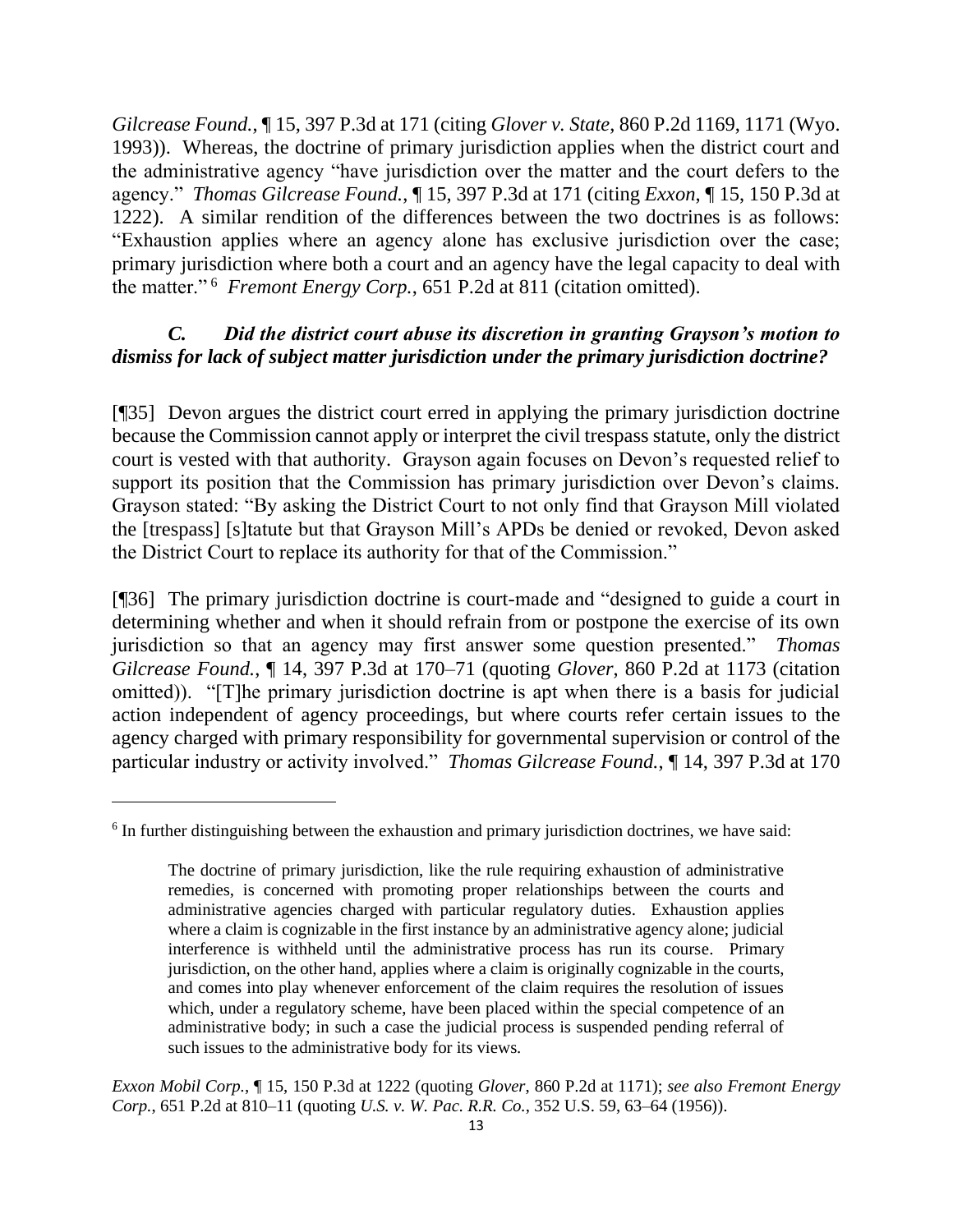(alteration in original) (quoting *Exxon*, ¶ 15, 150 P.3d at 1222). In other words, the doctrine of primary jurisdiction "applies where a claim is originally cognizable in the courts, and comes into play whenever enforcement of the claim requires the resolution of issues which, under a regulatory scheme, have been placed within the special competence of an administrative body[.]" *Exxon*, ¶ 15, 150 P.3d at 1222 (quoting *Glover*, 860 P.2d at 1171).

[¶37] In *Fremont Energy Corp.*, we explained "the doctrine determines whether the court or an administrative agency should make the initial decision in a case." *Fremont Energy Corp.*, 651 P.2d at 812. We stated:

> The doctrine of primary jurisdiction applies where there is an agency that has been created by statute or regulation to deal with particular technical questions requiring a special expertise . . . . Where it is clear from the terms or the implications of the statutory scheme authorizing administrative action, that the legislature did not intend the [agency] to make an initial determination, then the doctrine of primary jurisdiction cannot apply any more than could the doctrine of exhaustion of administrative remedies.

*Id.* at 813.

[¶38] The district court relied on the primary jurisdiction doctrine in dismissing Devon's claims by stating that although it had jurisdiction over the declaratory judgment action and trespass claim, it believed the case was better left for the Commission to decide in the first instance. The main flaw with the district court's reasoning is that it failed to recognize that the Commission does not have jurisdiction to consider a civil trespass action. For the primary jurisdiction doctrine to apply, both the district court and the Commission would need to be vested with the authority to decide the issues. As we said in *Fremont Energy Corp.*, "[t]he doctrine of primary jurisdiction was created to determine who, with the responsibility of dealing with a matter, should deal with it initially. The doctrine was not designed to create a responsibility to deal with a matter in an agency which had no such responsibility before." *Id.* 

[¶39] Before the Commission can reassess the validity of Grayson's APDs, the district court must first find Grayson committed a civil trespass under the statute. If the district court finds Grayson violated § 40-27-101, then the result would be to expunge the unlawfully collected data from all files and data bases. *See* Wyo. Stat. Ann. § 40-27- 101(d), (g). Should a trespass claim be established, and the expungement ordered, then the Court agrees with Grayson that the Commission (and not the district court) must subsequently determine the validity of the APDs. However, because the district court is *solely* vested with jurisdiction to determine if a civil trespass occurred, the Court finds the district court abused its discretion in dismissing the complaint under the primary